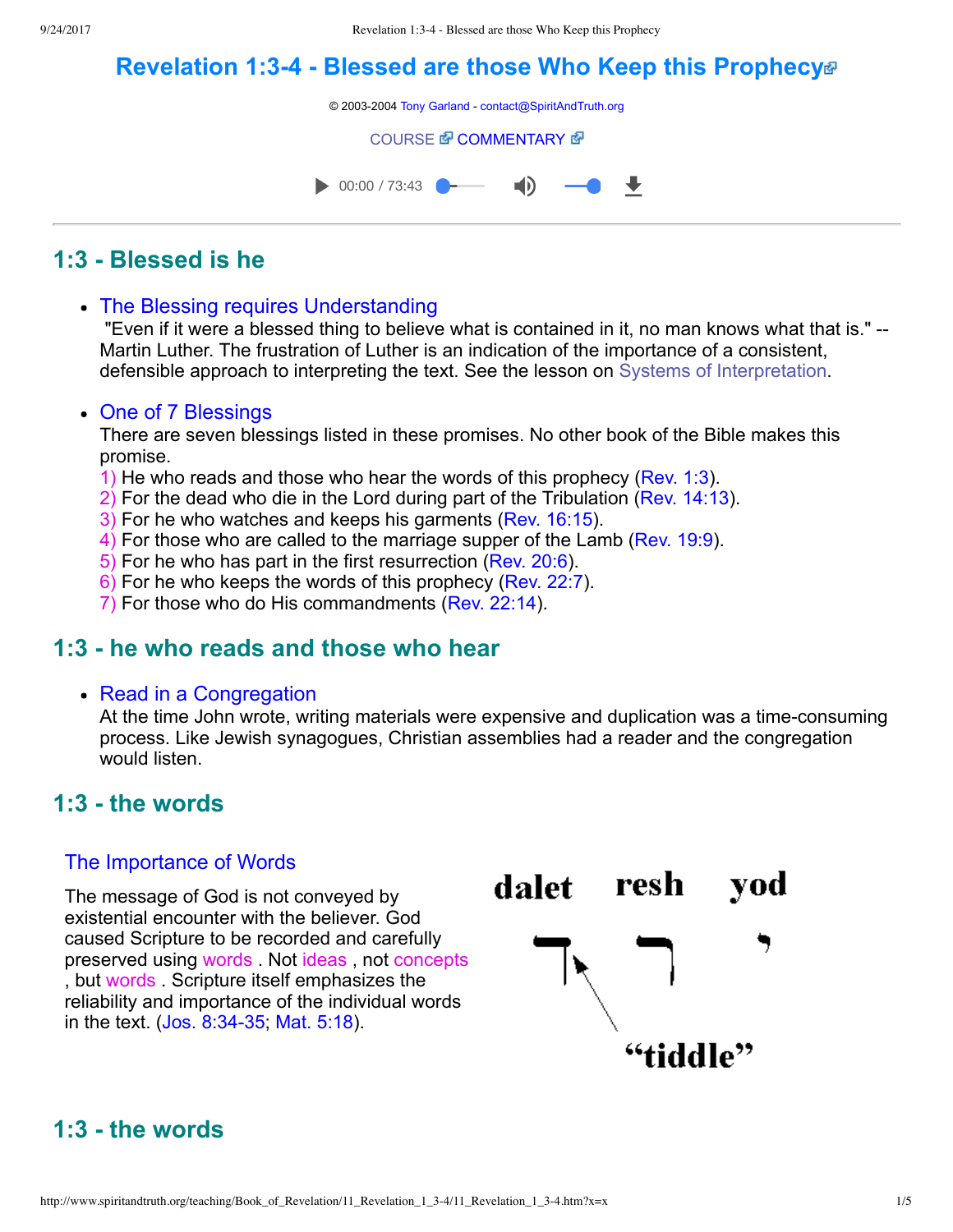#### Scripture Demonstrates the Reliability of the Details

Jesus based an important argument on the present tense of the verb "I am" [\(Mat. 22:32\)](http://www.spiritandtruth.org/bibles/nasb/b40c022.htm#Mat._C22V32). Jesus relied on a single word in the Old Testament in another argument and said "scripture cannot be broken" [\(John 10:35\)](http://www.spiritandtruth.org/bibles/nasb/b43c010.htm#John_C10V35). Paul relied on the singular number (person/gender/number) of a word as [the basis of an important teaching concerning the promised "seed" \(singular, Gal. 3:16; Gen.](http://www.spiritandtruth.org/bibles/nasb/b01c013.htm#Gen._C13V15) 13:15).

#### Extreme Care in Preservation

The Jews did an astounding job and went to extreme lengths to preserve the details of the text entrusted by God to them ([Rom. 3:2](http://www.spiritandtruth.org/bibles/nasb/b45c003.htm#Rom._C3V2)). Therefore, we should care about the details of the text too!

Which Translations are best for Study?

All translations involves some interpretation and thus lose meaning. Italian proverb: "translators are traitors."

1) Minimize interpretation.

2) Use *formal equivalence* (word-for-word) rather than *dynamic equivalence* (thought-forthought) translation.

3) Preserve ambiguity rather than deciding for you.

4) Rule of thumb: if it doesn't contain *italicized words* then don't use it.

### **1:3 this prophecy**

• Revelation contains Prophecy!

It is not an allegory, merely a devotional, or a veiled political document containing hyperbole and mystery. God identifies it as prophecy, prophecy includes prediction, prediction involves future events.

### **1:3 keep those things**

• Hold Fast

 "keep" is *terou'ntes* , a present tense participle meaning "while continually holding fast." This requires focus , energy , and watchfulness . Christians are not to be passive about the teachings in this book! "Pan-millennialism" is not honoring to God.

• which are written

The contents of this book are to be:

- 1) Studied.
- 2) Correctly interpreted and understood.
- 3) Defended and passed on to the next generation.
- 4) Applied to our own lives [\(Jas. 1:22;](http://www.spiritandtruth.org/bibles/nasb/b59c001.htm#Jas._C1V22) Luke 11:27-28).

### **1:3 time is near**

• 'time' - Kairos vs. Chronos

*Kairos* ("time") is an eschatological term concerning the time of coming crisis associated with the last times.

'near'

*Engus* is often used to indicate imminency as discussed in slide 12: " You also be patient. Establish your hearts, for the coming of the Lord is at hand " [\(Jas. 5:7](http://www.spiritandtruth.org/bibles/nasb/b59c005.htm#Jas._C5V7)); " the end of all things is at hand " ( $1Pe. 4:7$ ); " things which must shortly take place... Behold I am coming quickly " (Rev.  $22:6-7$ ).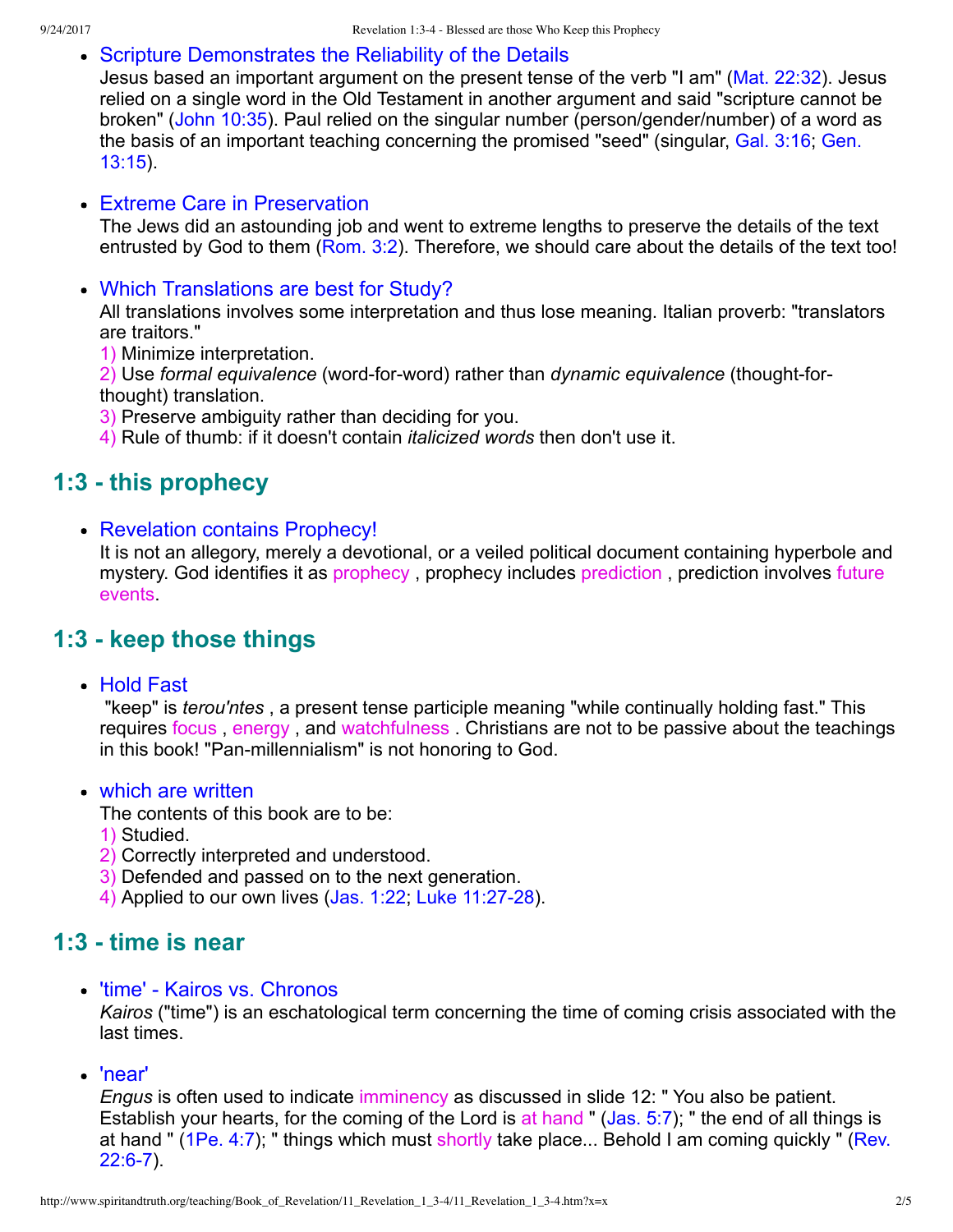(The context of these passages is not the destruction of Jerusalem in A.D. 70 as preterists maintain, but the end of the eschatological age.)

## **1:4 John**

• The Simplicity of the Title Evidence that the author is John the Apostle. See the lesson on the [Authorship](http://www.spiritandtruth.org/teaching/Book_of_Revelation/04_introduction/index.htm) of Revelation.

### **1:4 seven churches**



### The Seven Churches of Asia

#### Why These Seven?

There were other churches in the same area: Troas (Acts 20:5-12), Colosse [\(Col. 1:2\)](http://www.spiritandtruth.org/bibles/nasb/b51c001.htm#Col._C1V2), Hierapolis [\(Col. 4:3](http://www.spiritandtruth.org/bibles/nasb/b51c004.htm#Col._C4V3)). Perhaps also in Magnesia and Tralles since Ignatius wrote to them less then twenty years later.

#### Geographical Distribution and Relationship

Communication by letter along established trade routes. Patmos to Ephesus and on to the other churches. A great circular road which bound together the most populous, wealthy and influential part of the Province.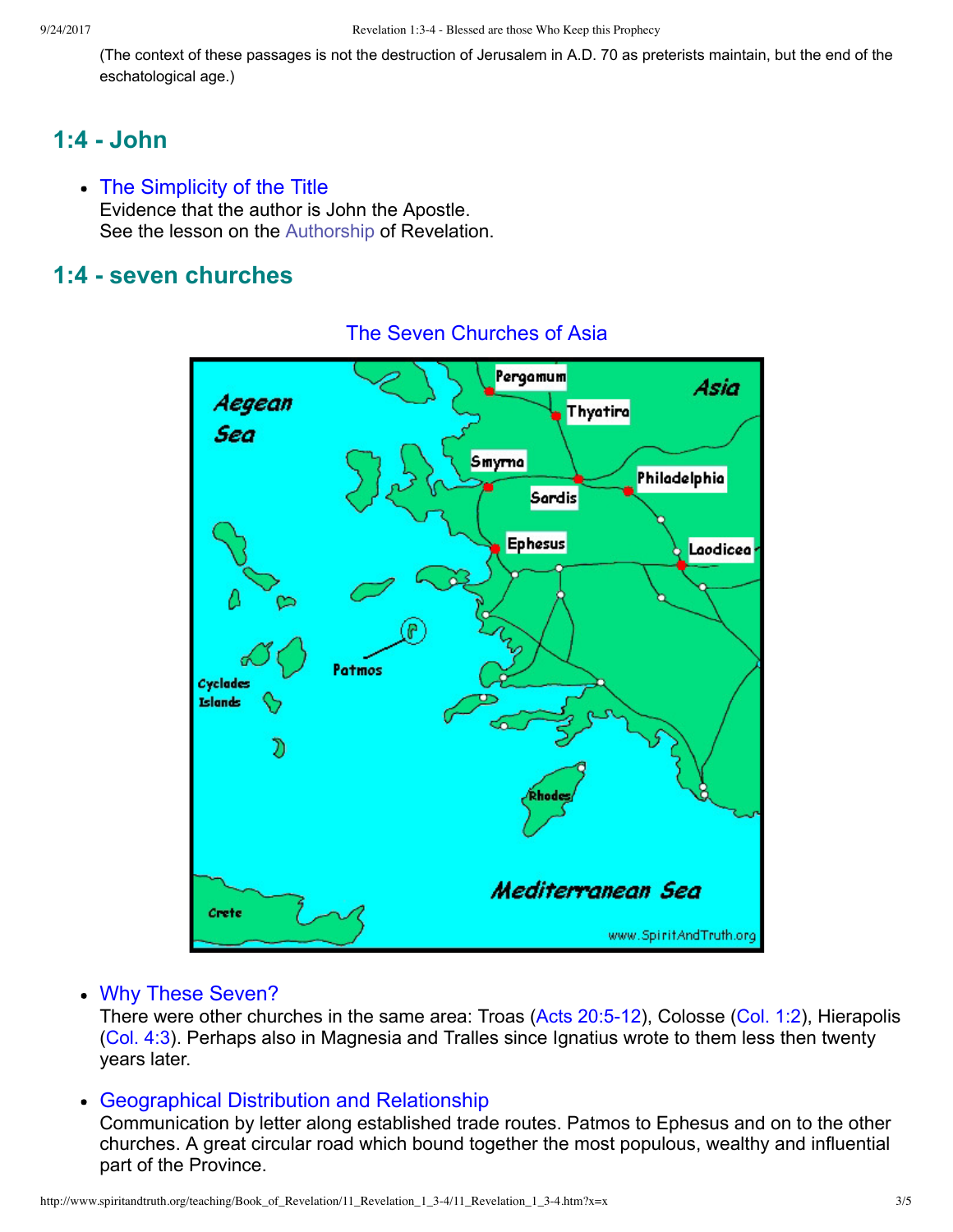#### • Symbolic Meaning of Seven

Seven churches were chosen to indicate their *representation* of all churches in all ages. Each letter to each church is for all churches and all saints of all ages ([Rev. 2:7](http://www.spiritandtruth.org/bibles/nasb/b66c002.htm#Rev._C2V7), [11,](http://www.spiritandtruth.org/bibles/nasb/b66c002.htm#Rev._C2V11) [17](http://www.spiritandtruth.org/bibles/nasb/b66c002.htm#Rev._C2V17), [29](http://www.spiritandtruth.org/bibles/nasb/b66c002.htm#Rev._C2V29); [3:6,](http://www.spiritandtruth.org/bibles/nasb/b66c003.htm#Rev._C3V7) [13,](http://www.spiritandtruth.org/bibles/nasb/b66c003.htm#Rev._C3V13) [22\)](http://www.spiritandtruth.org/bibles/nasb/b66c003.htm#Rev._C3V22).

#### • Historical Significance

Several of the Church Fathers who attest to the [Canonicity](http://www.spiritandtruth.org/teaching/Book_of_Revelation/05_introduction/index.htm) and [Authorship](http://www.spiritandtruth.org/teaching/Book_of_Revelation/04_introduction/index.htm) of the book lived in this region. Papius (ca. 30-130) was bishop of Hierapolis near Laodicea. Justin Martyr (ca. 100-165) lived at Ephesus .

#### • Structure of the Letters

Although the letters, in Revelation [2](http://www.spiritandtruth.org/bibles/nasb/b66c002.htm#Rev._C2V1) and [3](http://www.spiritandtruth.org/bibles/nasb/b66c003.htm#Rev._C3V1), are addressed to individual churches, each letter is for all saints and follows a similar structure.

- 1) Sent from Christ using a title primarly taken from Rev. 1:12-18.
- 2) Commendation (except for Laodicea).
- 3) Criticism (except for Smyrna and Philadelphia).
- 4) Exhortation.
- 5) Promises.
- Churches include Believers and Unbelievers

*Ekklesi'a* is a compound word from *ek* (out of) and *kale'w* (I call). True believers are "called out" of the world and separated unto God. But individual churches contain both true Christians and professing Christians who are merely "church-goers" but are not born-again. The promises can be misinterpreted if this is not understood.

#### Represent Seven Stages of Church History?

The historical-prophetic view holds that these churches represent:

- 1) Real historical churches at the time of John.
- 2) Typify all churches in every age.
- 3) Relate to specific sequential periods of church history.

#### • Problems with the Historical-Prophetical View

1) Different interpreters identify different periods for the seven stages of church history.

2) Church history is much more complex than seven simple sequential stages.

3) The correlation is usually heavily slanted toward church history in the West and tends to ignore important events elsewhere.

4) This view would have destroyed imminency if it had been understood by the early church.

### **1:4 from Him who is...**

- Refers to God the Father Part of a three-fold greeting (the Son and Spirit are mentioned in the next verse).
- Unusual Grammar

Comprised of a present participle (*him who is*), an imperfect verb (*he was*), and another present participle (*he who is coming*). "The One who is and the He was and the One coming." An unusual construction -- a nominative ("Him who is") after a preposition ("from").

### **1:4 from Him who is...**

• Refers to God the Father

Part of a three-fold greeting (the Son and Spirit are mentioned in the next verse).